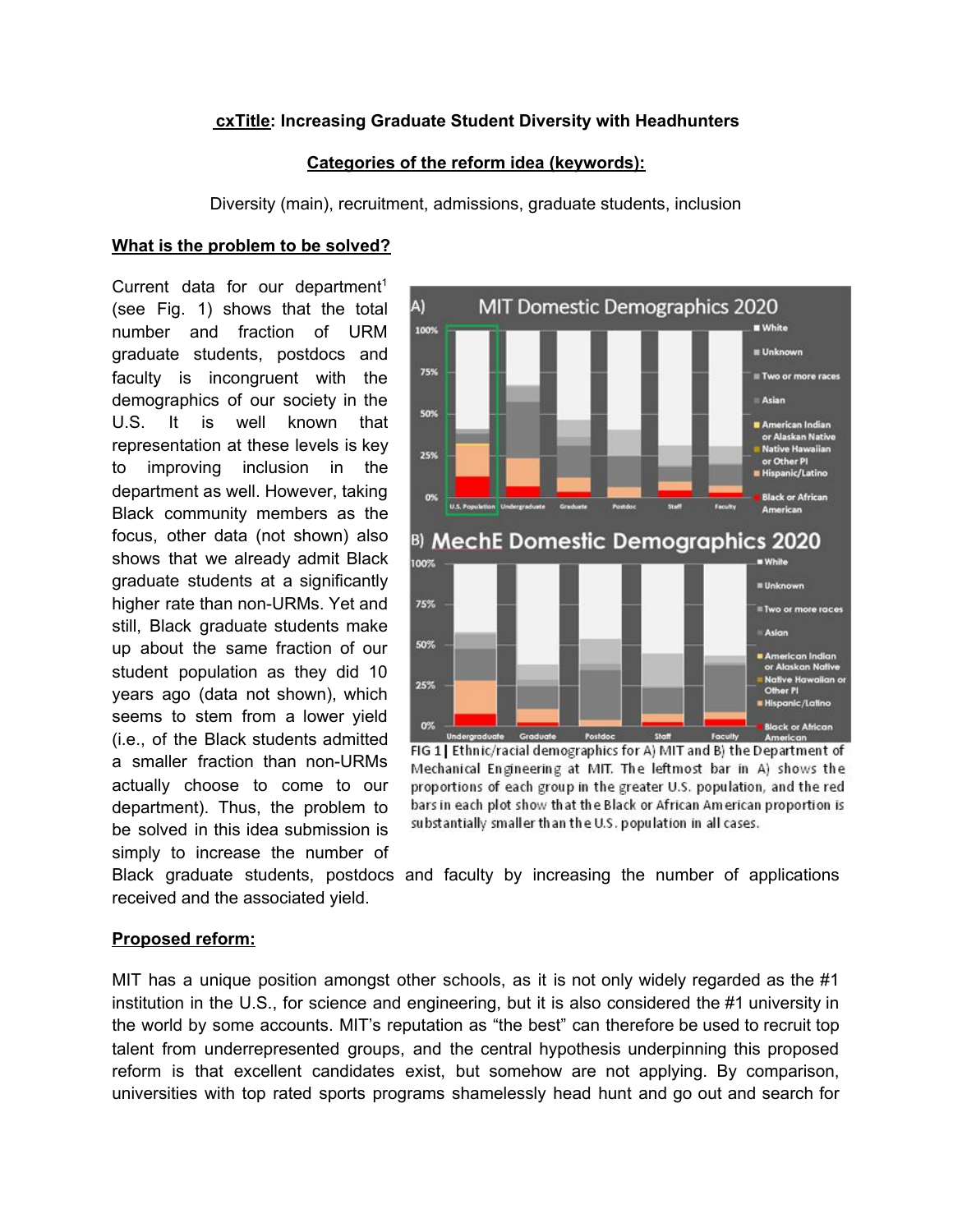top talent, and employ people to do so. When such talent is identified, they then offer gifts, and perks to try and attract such talent to the school. Here, we propose to adopt a similar model for recruiting top URM talent, with a specific focus on Black graduate students and postdocs in the first 2-3 years, and gradually increasing efforts on Black faculty in years 2-5. The reason for considering staggering the effort is rooted in the hopes that some of the Black graduate students and postdocs will naturally become candidates of interest for faculty positions, and can even be groomed/mentored towards assuming such a role – just as college sports players are groomed to play in professional sports leagues.

We propose that a group of  $\sim$  10 headhunters should be employed, who have deep connections and relationships with URM dominated schools and potential talent pools (e.g., HBCUs). The head hunters should be gathered together for several strategic planning meetings early in the spring semester, preceding the recruitment season in the summer and early fall. Travel costs for head hunters should be covered and a small yet incentivizing salary of ~\$5-10K should be provided for each head hunter. The main incentive, however, should reside with getting Black undergraduates to apply (e.g., \$50/applicant), and a major bonus of (\$20K) should be given for any yielded applicants. Thus, with approximately 10 headhunters, yielding a total of  $\sim$ 6-7 black graduate students each year, the total budget for this effort would be  $\sim$  \$350K. If such yield can become consistent, over time the reward for finding top candidates can be gradually lowered, and in 5 years, when a first cohort is likely graduating, the total Black graduate student population could potentially be increased from the current  $\sim$  5, closer to 30-40. Reaching a Black graduate student population of 30-40 students in MechE would likely reach the critical mass needed to see a step change in the Black graduate student experience of community and inclusion. It would also approach the national demographics, whereby Black people comprise  $\sim$ 14% of the population and 14% of the domestic graduate population in MechE currently would translate to about 42 students.

# **Metrics to track:**

- Graduate student application rates for Black candidates
- Number of Black postdocs
- Faculty application rates for Black candidates
- Number of Black faculty candidates interviewed/hired
- Number of applications associated with the efforts of headhunters (can be flagged by the head hunters providing a list of students they convinced to apply – i.e., for grad, postdocs and faculty)
- Black graduate student and postdoc yield
- Head hunter feedback based on their searches